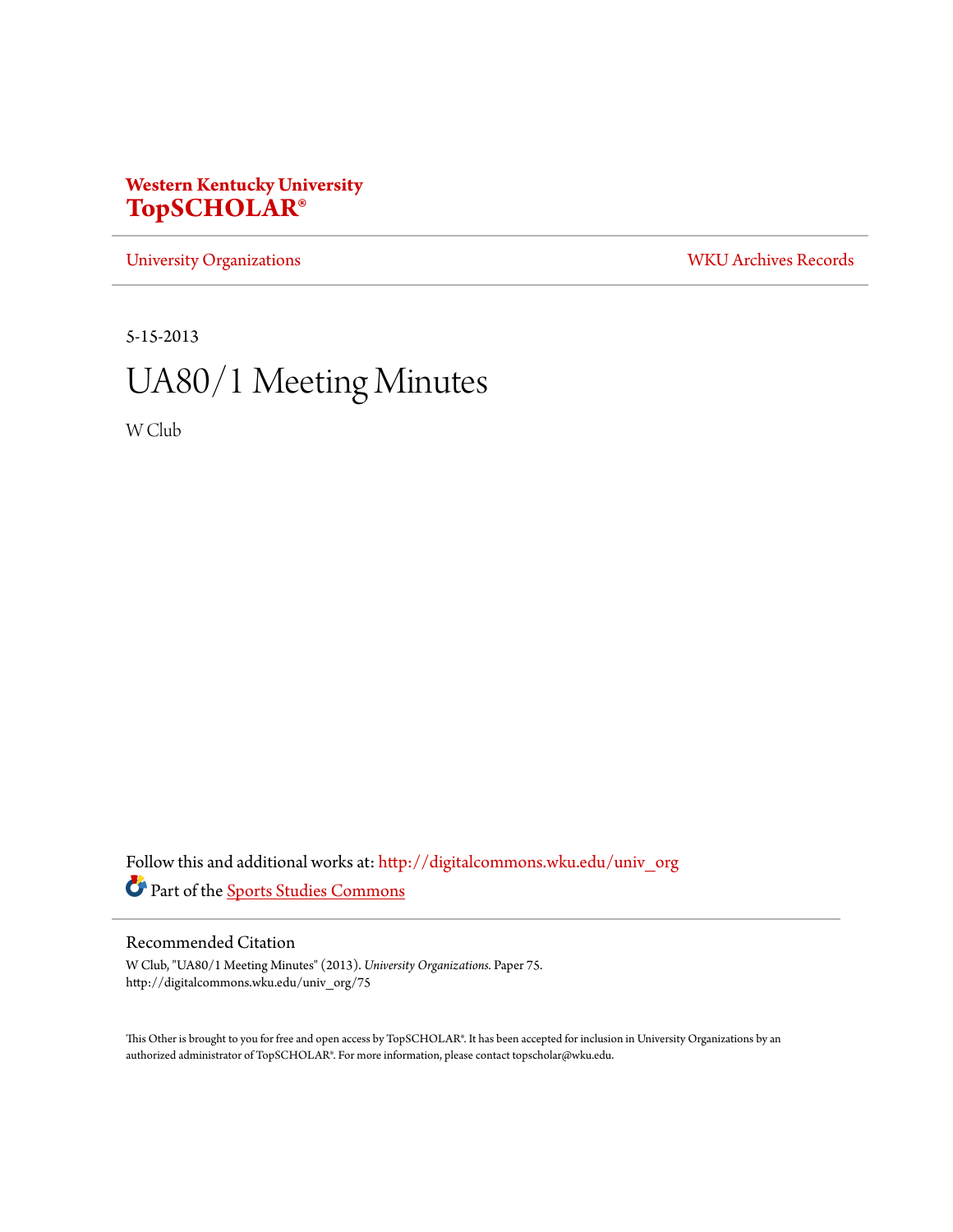#### MINUTES — W-CLUB BOARD OF DIRECTORS MEETING

#### Meyer Mortgage, 8:00 a.m., Wednesday, May 15, 2013

----------------------------------------------------------------- In Attendance (23) — Vincel Anthony, Bryan Baysinger, Tom Bird, Wayne Bush, Jim Clark (ex-officio), Rick Dubose (ex-officio), Joe Easterling, Bill Edwards, Pam Herriford, Jared Holland, Jerry Humble, Paul Just, Jim Meyer, Mike Montgomery (presiding), Bill Moore, Mike Newton, Bill Powell, Bobby Rascoe, Eric Sack, Tim Slattery, Donald Smith (ex-officio), Chris Tinius, and Katy Tinius.

Not Present (6) — Gary Carver, Butch Gilbert, Matt Idlett, Jean-Marie Lawson, Mickey Riggs, Todd Stewart (ex-officio).

-----------------------------------------------------------------

MINUTES (April meeting) — motion to approve by Moore; 2nd by Meyer — APPROVED

HAF REPORT (Jim Clark) — plans are being finalized for "Toppers on Tour" beginning with trip to Louisville Jun 10 ... other trips include Elizabethtown, Glasgow, Owensboro and Nashville; Anthony suggested we consider having a member of the W-Club at each of the Tour stops - unanimous support idea ... season ticket sales for football strong ... campaign to raise money to help offset cost of entry fee to Conference-USA.

SPORTS REPORT (Pam Herriford) — baseball and softball still playing ... softball on a roll, winning WKU's first regular season conference title in the sport (NCAA play will be live on radio) ... men were 3rd and women 4th in SBC outdoor track and 15 athletes have qualified for the NCAA regional ... 74 student-athletes in spring commencement.

#### COMMITTEE REPORTS

• FINANCE (Bill Edwards, chair) — distributed handout ... membership account is \$4,418.50 in the RED; endowment account is a plus \$55,694.30 ... Hilltopper Halls of History balance stands at \$19,910.00 ... asked why we were in the RED in the membership account, noted that we were asked to buy additional season tickets for football at an unbudgeted cost of \$7,500; and spent approximately \$6,000 in undudgeted funds for improvements to the W-Club Room area in The Arena ... Humble asked about the number of former athletes who are football ticket-holders in Harbaugh Club; Clark will gather Harbaugh Club membership info and provide to Just for determining the answer ... regarding the W-Club Room renovation, Herriford Board that AD Todd Stewart paid for the carpeting the Room and Patio areas and suggested a "thank-you" letter to Stewart that will also remind him what the Club does to support Hilltopper athletics ... Baysinger reminded all that it would be prudent to very careful when considering making withdrawals from the endowment account ... motion to approve finance report by Moore; 2nd by Humble; APPROVED

• MEMBERSHIP (Bryan Baysinger, chair) — Jared Holland selected to replace Bryan Baysinger as chair of the Membership Committee ... Baysinger will remain on the committee.

• RECOGNITION (Pam Herriford, chair) — Antonio Andrews (football) and Jordyn Skinner (volleyball) were elected the winners of the John O. Oldham Male & Female Athletes of the Year, respectively ... award is sponsored by the W-Club.

• DEVELOPMENT / MARKETING (Matt Idlett, chair) - not present

• SPECIAL PROJECTS (Mike Montgomery, chair) — will continue work on expanding the W-Club Room in The Arena and finding a home for the W-Club in The Stadium ... ing on more planning for expansion and remodeling of W-Club area in Diddle Arena ... and, need to think about options for a better hospitality location for football.

#### OLD BUSINESS

• Stewardship (Paul Just) — working it with Steve Brown at Touchstone Media ... also mentioned that June 22 with Coach John Oldham's 90th birthday; has talked to AD and Alumni about co-hosting a reception in his honor.

• Basketball Tickets Purchase (Mike Montgomery) — nothing yet ... more discussion on ticket policy for club members and obtaining a return to 1 free men's basketball ticket upon presentation of current W-Club Membership Card.

• Blazers / Name Tags (Edwards / Just) — Edwards reported that we could get black (and perhpasred) sport coats with W-Club logo for \$140 from Jim&Gil's ... will try to gather orders and sizes for a group purchase for all that want one ... Just distributed remainder of new name tags

• Halls of History (Just) — Just reported that order is about to go out for lighting and that all but part of last decade is ready; 80s are done and ready for printer and layouts for 90s in the works ... also working on display cases in football Hall of Champions ... Montgomery asked about kiosks and Easterling reported that work is stalled waiting for HitCents ... Just and Smith added to conversation and Smith offered to try to get it back on track by contacting owner.

#### NEW BUSINESS

• Homecoming Brunch & Hall of Fame Ceremonies (Just) — reported that the main floor of The Arena will be available for us this year. Craig Biggs is working on it ... Just also noted that there will be two football reunions this fall — the 1963 Tangerine Bowl Team (Navy game, Sept. 28) and the 1973 NCAA Runner-Up Team (Morgan State game, Sept. 21).

NEXT MEETING — Annual Hall of Fame Selections Meeting — 6:00 p.m., Tuesday, June 18, in the Rick & Ann Guillaime Board Room in the Augenstein Alumni Center.

— Meeting Adjourned / minutes submitted by Paul Just, Secretary —